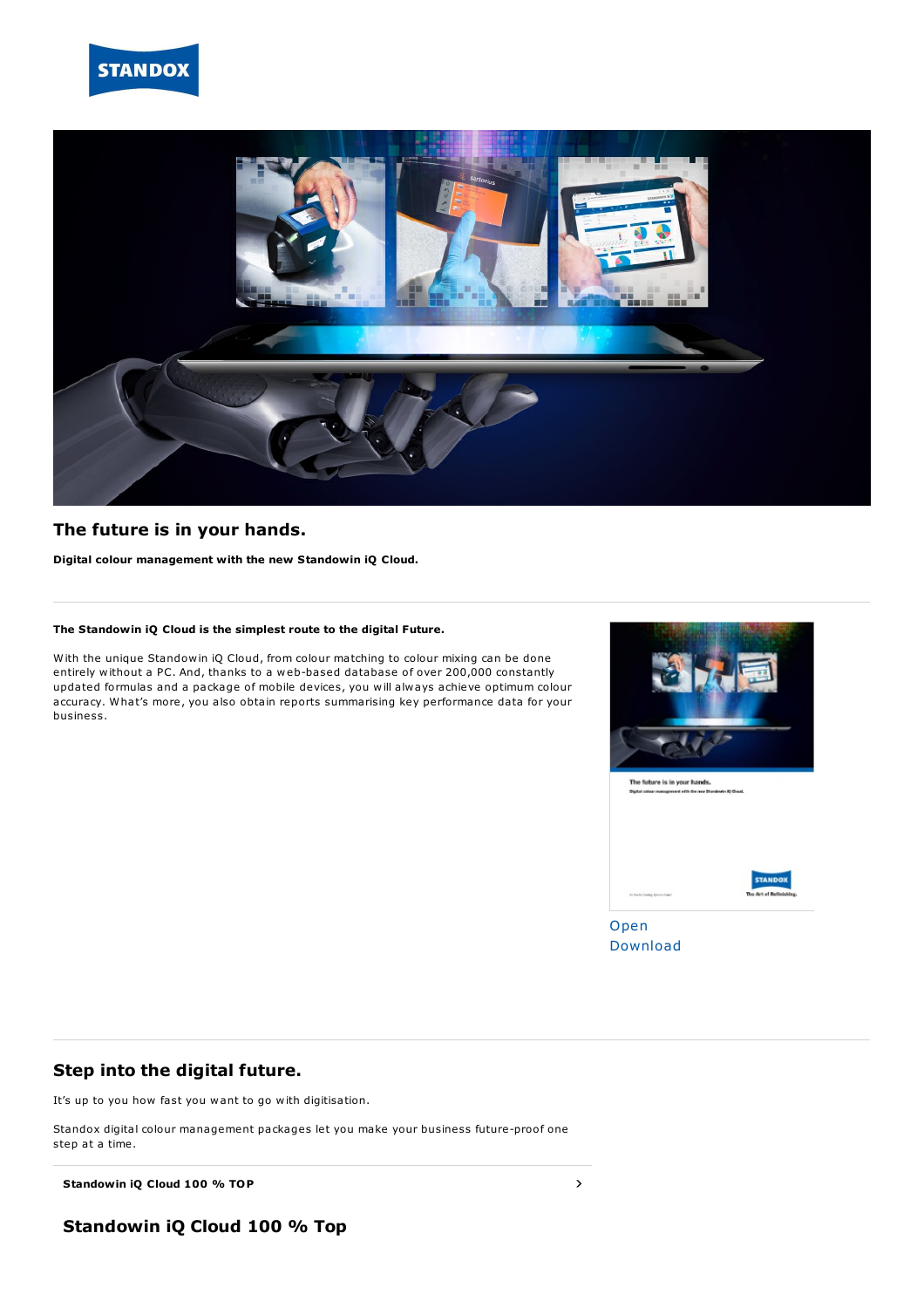Complete digital colour matching with the **Standowin iQ Cloud 100% Top solution** includes:

- the Genius iQ spectrophotometer for digital colour and effect measurement,
- our web-based, constantly updated colour formula database,
- wireless data exchange between peripherals such as label printers and the Sartorius PMA.Vision IP scale,
- and links to other functions such as warehouse or order management, online ordering, overview of key figures, etc.

#### **In addition to the 100% Plus solution features:**

- full **mobility** (also via hotspot)
- **no PC** required **in the mixing room**

• **open network connection** – additional scales easily connectable

• **easy installation** and **less maintenance**

**Standowin iQ Cloud 100 % PLUS** #

# **Standowin iQ Cloud 100 % Plus**

A Genius iQ wirelessly connected to a network consisting of PC or tablet, scale and printer.

#### **In addition to the 100% solution features:**

- improved colour matching through colour and effect measurement
- enhanced ease of use with charging station
- high mobility thanks to access via tablet or smartphone
- possibility to separate colour measurement (job intake) and mixing tasks

*WIFI and LAN-connection possible.*

**Standowin iQ Cloud 100 %** #

## **Standowin iQ 100%**

**A Genius XS connected to network via LAN (PC, scale, printer)**

Objective colour measurement with:

- full access to always-current colour formulas
- data protection in the cloud
- no maintenance required
- easy networking
- 100% digital implementation

#### **Your benefits with the Standowin iQ Cloud:**

**Cable-free operation:** Thanks to wireless connectivity.

 **PC-free process:** Thanks to the web-based colour formula database, the colour formula composition is no longer performed on the PC. The software for the entire colour management process is in the cloud and can be accessed via a web browser.

 **Complete mobility:** All orders can be sent via a mobile device such as a smartphone or tablet to an IP scale, where the result can be mixed right away.